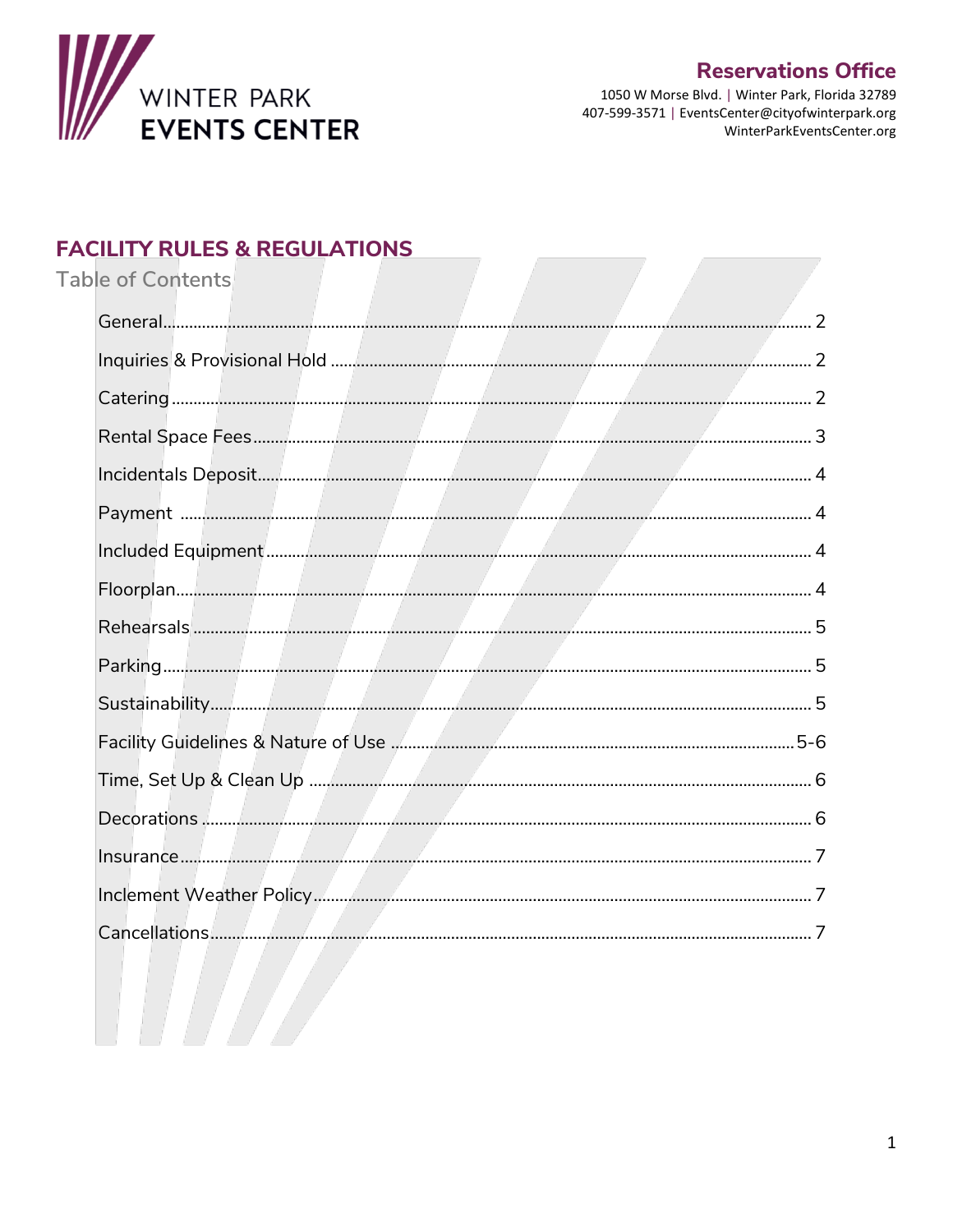### **GENERAL**

- A. The Winter Park Events Center is located at [1050 W. Morse Blvd., Winter Park, FL, 32789.](https://goo.gl/maps/vUQmwnJYXWgNHBfN9)
- B. Our office hours are Monday through Friday, from 8 a.m. to 5 p.m., after hours and weekends by appointment. We can be reached a[t 407-599-3571](tel:407-599-3571) o[r eventscenter@cityofwinterpark.org.](mailto:eventscenter@cityofwinterpark.org)
- C. The person signing the event rental contract must be at least 21 years of age and is responsible for the orderly conduct of guests and payment of all deposits and fees.
- D. The client must designate an on-site representative to be in touch with the venue as needed and all updates, changes, and revisions to the originally signed contract must be made and approved in writing.

# **INQUIRIES & PROVISIONAL HOLD**

- A. To inquire about an available date:
	- i. Visit the [Availability Calendar](https://cityofwinterpark.org/departments/parks-recreation/library-events-center/reservations/calendar/) on our website.
	- ii. Complete and submit a [Rental Inquiry Form.](https://cityofwinterpark.org/departments/parks-recreation/library-events-center/reservations/rental-inquiry/)
- B. Once the rental inquiry form is submitted, a provisional hold will be placed on your date for seven (7) calendar days to allow you time to review and sign the contract and pay applicable fees. Only one date may be held per special event, and holds may not be extended.
	- i. Holds will expire without notice to customer on the 7th day.
- C. Reservations are not considered firm until contract is signed and deposit accepted by noted deadline.

### **CATERING**

- A. We have partnered with some of central Florida's finest caterers to provide food and beverage services in our venue. Please contact our preferred caterers directly to secure their services.
- B. Catering fees are not included in the venue rental price and no other catering services are permitted. \* \*Gatherings hosting less than 25 guests are permitted to bring in pre-made platters or other food and beverages that do not require use of the kitchen. Kitchens are to be used by approved caterers only.
- C. The sale of alcohol, directly or indirectly, such as charging an entry fee or cover charge, is permitted only through a licensed caterer.

#### **Arthur's Creative Events & Catering**

[860 Sunshine Lane](https://goo.gl/maps/RG5gsWi3oXAuej8j7) [Altamonte Springs, FL 32714](https://goo.gl/maps/RG5gsWi3oXAuej8j7) [407-331-1993](tel:407-331-1993) [info@arthurscatering.com](mailto:info@arthurscatering.com) [arthurscatering.com](http://www.arthurscatering.com/)

#### **John Michael Exquisite Weddings & Catering**

[1836 Crandon Ave.](https://goo.gl/maps/uRZ8NNGPqQWNMVAfA) [Winter Park, FL 32789](https://goo.gl/maps/uRZ8NNGPqQWNMVAfA) [407-894-6671](tel:407-894-6671) Giselle Grande [info@johnmichaelevents.com](mailto:info@johnmichaelevents.com) [johnmichaelevents.com](http://www.johnmichaelevents.com/)

#### **Puff 'n Stuff Catering** [250 Rio Drive](https://goo.gl/maps/aBaEPquYrgx4utCJ6) [Orlando, FL 32810](https://goo.gl/maps/aBaEPquYrgx4utCJ6)

[407-629-7833](tel:407-629-7833) [events@puffnstuff.com](mailto:events@puffnstuff.com) [puffnstuff.com](http://www.puffnstuff.com/)

#### **Dubsdread Catering**

[549 W. Par Street](https://goo.gl/maps/1WHtuCvFTBBJnjU2A) [Orlando, FL 32804](https://goo.gl/maps/1WHtuCvFTBBJnjU2A) [407-650-9558](tel:407-650-9558) [events@historicdubs.com](mailto:events@historicdubs.com) [dubsdreadcatering.com](http://www.dubsdreadcatering.com/)

#### **Cuisiniers Catered Cuisine & Events**

Chef Jamie McFadden [5470 Lake Howell Road](https://www.google.com/maps/place/5470+Lake+Howell+Rd,+Winter+Park,+FL+32792/@28.6230952,-81.3230219,15z/data=!4m13!1m7!3m6!1s0x88e76fcb898127e1:0x579ec49b405b62f0!2s5470+Lake+Howell+Rd,+Winter+Park,+FL+32792!3b1!8m2!3d28.6230472!4d-81.3232154!3m4!1s0x88e76fcb898127e1:0x579ec49b405b62f0!8m2!3d28.6230472!4d-81.3232154)  [Winter Park, FL 32792](https://www.google.com/maps/place/5470+Lake+Howell+Rd,+Winter+Park,+FL+32792/@28.6230952,-81.3230219,15z/data=!4m13!1m7!3m6!1s0x88e76fcb898127e1:0x579ec49b405b62f0!2s5470+Lake+Howell+Rd,+Winter+Park,+FL+32792!3b1!8m2!3d28.6230472!4d-81.3232154!3m4!1s0x88e76fcb898127e1:0x579ec49b405b62f0!8m2!3d28.6230472!4d-81.3232154) [407-975-8763](tel:407-975-8763) [info@cuisinierscater.com](mailto:info@cuisinierscater.com) [cuisinierscater.com](http://cuisinierscater.com/)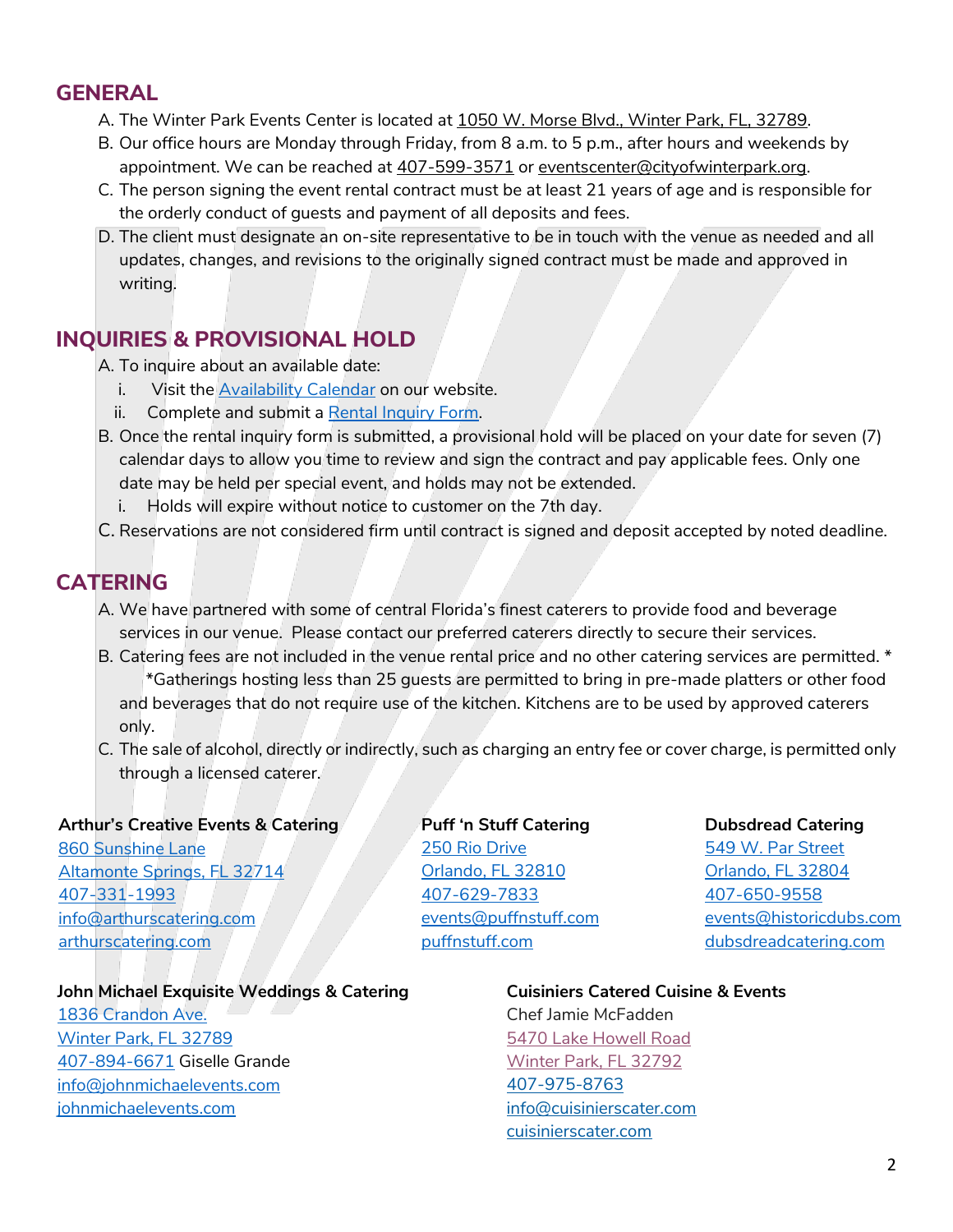### **RENTAL SPACE FEES**

▪ **Grand Ballroom** Sunday through Thursday \$450/hour (2-hour minimum)

### ▪ **Rooftop Meeting Room**

Sunday through Thursday Rooftop Meeting Room Only \$250/hour (2-hour minimum)

### ▪ **Rooftop Terrace** Sunday through Thursday Terrace Only

\$1500 for 3 hours (3-hour minimum) + \$200 per additional hour

#### ▪ **Rooftop Terrace & Rooftop Meeting Room** Sunday through Thursday Terrace & Rooftop Meeting Room \$1700 for 3 hours (3-hour minimum)

▪ **Tiedtke Amphitheater**  \$1200 for 3 hours (3-hour minimum)

\$250 per additional hour

+\$200 per additional hour

▪ **Belvedere** (select areas) \$1000 for 3 hours (3-hour minimum) +\$150 per additional hour

### ▪ **ENTIRE BUILDING RESERVATIONS FRIDAY | SATURDAY | SUNDAY** Friday: 2 p.m.-1 a.m. | \$4800 Saturday: Noon-1am | \$5200 Sunday: 2pm-Midnight | \$4200 **INCLUDES** \*Grand Ballroom \*Rooftop Terrace \*Rooftop Meeting Room \*Dressing Rooms (2) \*Kitchen Areas (2) \*Pre-Function Lobby

-1,300 square feet, 15' ceiling height

\*\*Outdoor areas can be included as an add-on for an additional fee.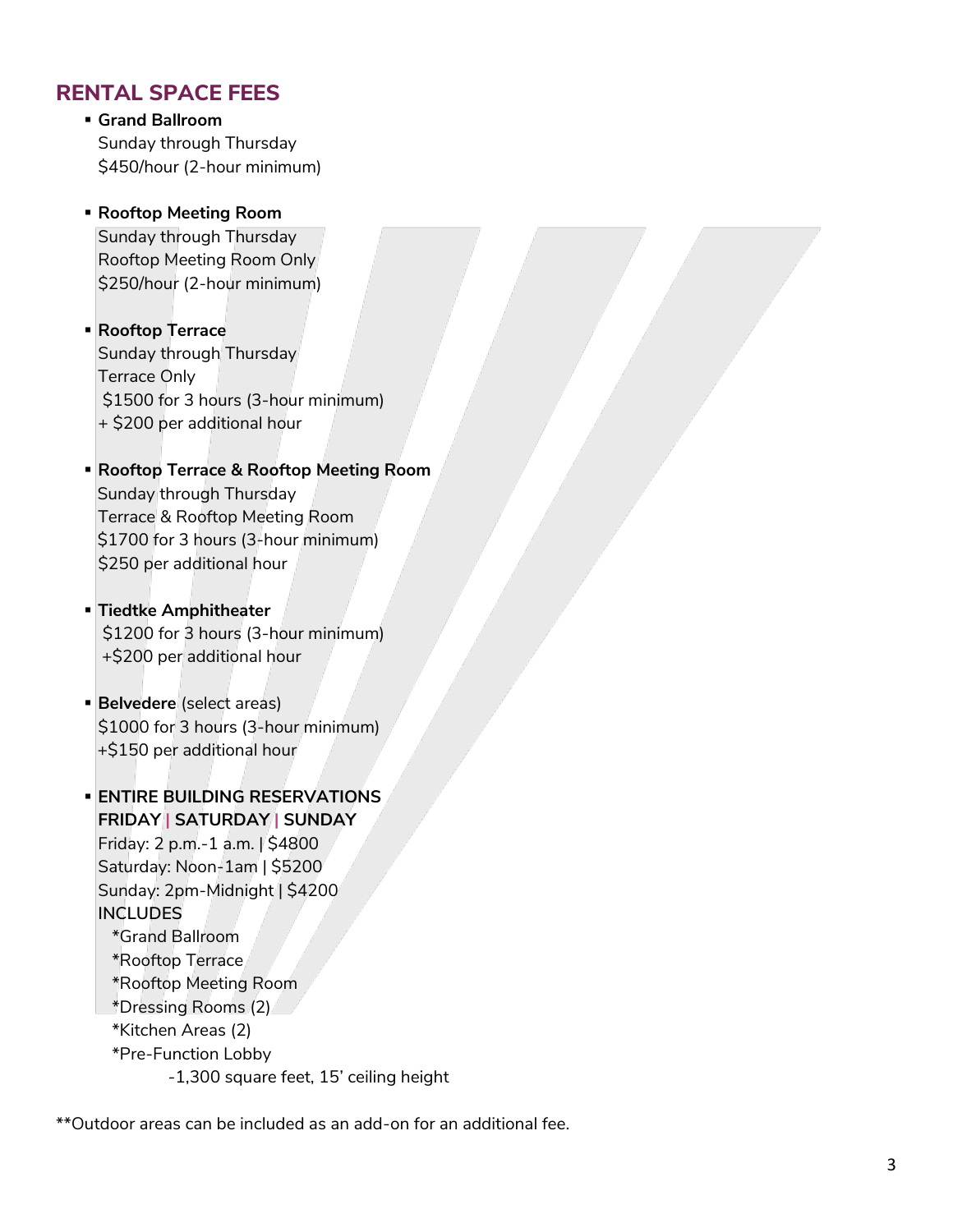# **INCIDENTALS DEPOSIT**

- A. There is a \$500 incidentals deposit required for ALL rentals.
- B. Deposits are processed and held separate from rental fees, not applied toward account balances.
- C. Deposits are generally refunded 4-6 weeks after the event by check in the mail to the primary listed contact, unless the deposit or a portion of the deposit is retained due to violation of any rules or regulations found in this document.

### **PAYMENT**

- A. Accepted forms of payment: Cash, Check, Visa, MasterCard, Discover (all fees are subject to tax).
- B. Holiday rates may apply.
- C. Failure to pay fees as outlined will result in collection procedures.
- D. Payment Timeline:

#### **At the time of contract signature:**

\$500 incidentals deposit 25% of total rental fee (non-refundable)

#### **12 months prior to event date:**

Additional 25% of total rental fee (non-refundable)

#### **6 months prior to event date:**

Rental fee balance (non-refundable)

If the event is booked in the next 45 days, the \$500 incidentals deposit and 100% of the rental fee will be due upon reserving the space. All rental fee deposits are non-refundable and nontransferable.

## **INCLUDED EQUIPMENT**

- A. The Winter Park Events Center rental includes certain tables, chairs, and audiovisual equipment such as digitally controlled sound, lighting, and projection screens for your event. If you prefer to provide your own furniture or audiovisual equipment, you may do so with the approval and assistance of Events Center staff.
- B. Client is responsible for all cords and accessories. The Winter Park Events Center does not provide laptops, laptop cords, HDMI cords, extension cords, or the like.

## **FLOORPLAN**

- A. A desired setup layout is due no less than ten (10) days prior to your event and is the renter's responsibility. Our select caterers will frequently assist you in developing the floor plan and will, at times, submit it on your behalf. Depending on each individual event, equipment is available for use and will be set up prior to your rental block beginning so long as a floor plan is submitted.
- B. If a floor plan is not submitted, our staff will be unable to setup any equipment and will be unable to do so until the day of your event when you arrive, which will cut into your rental time. All equipment that is not property of the venue is the renter's responsibility to setup, cleanup and remove.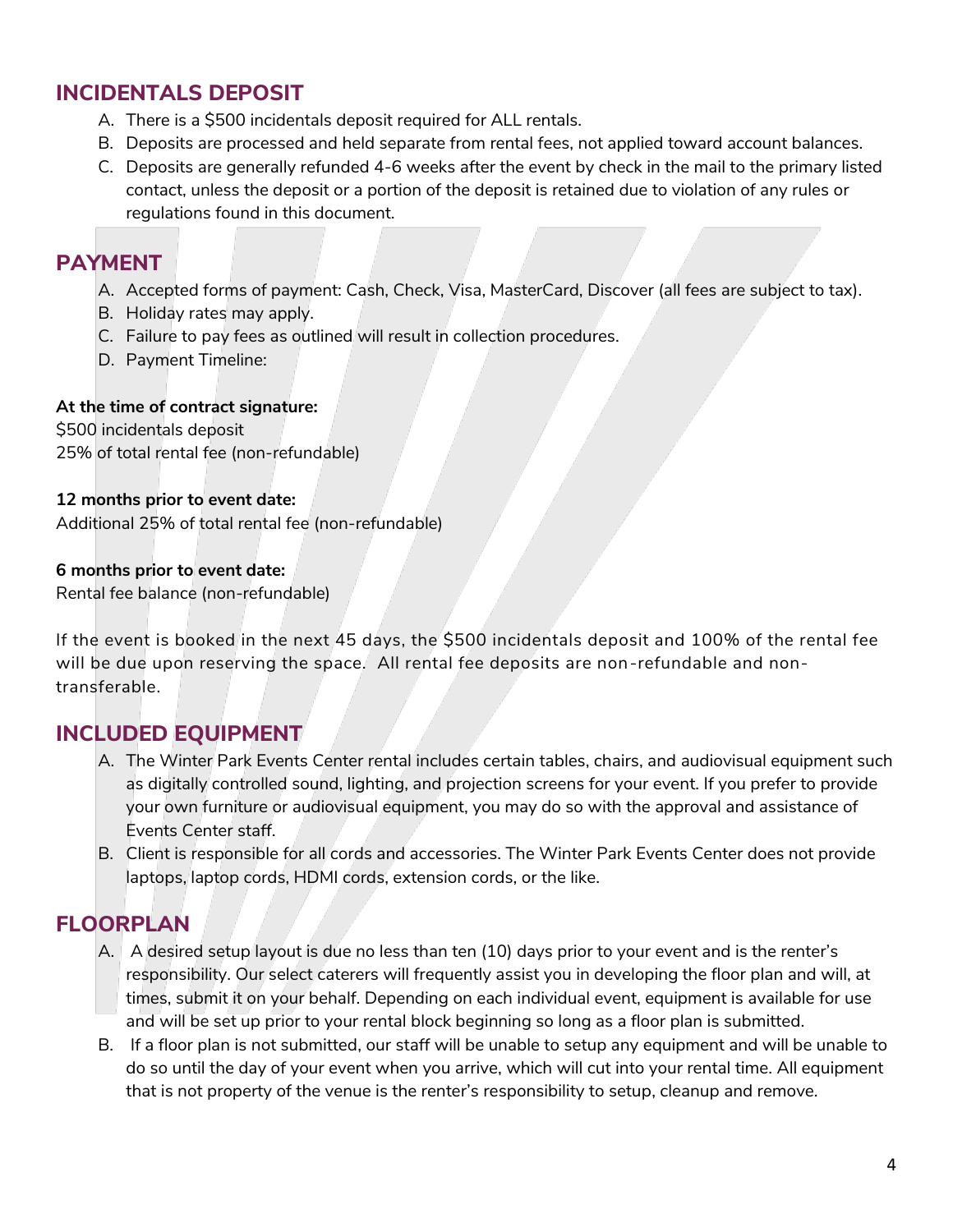# **REHEARSALS**

Rehearsals are primarily scheduled Monday-Thursday (excluding Holidays), though at times Fridays may be available. We cannot guarantee a rehearsal time will be available on the day/night before a wedding. Rehearsals are booked one month prior to the event date, providing the final balance has been paid and based upon availability.

## **PARKING**

Self-parking is available on-site as well as in surrounding lots, depending on the date and time of your event. If you prefer, valet parking services can be arranged and works well with our beautiful Porte Cochère that provides protection from inclement weather.

## **SUSTAINABILITY**

It is the policy of the City of Winter Park that neither single-use products nor plastic bags may be sold or disbursed on City property by staff or contracted vendors. The use of reusable, recyclable, biodegradable, or compostable materials is encouraged. Reusable materials are manufactured products that are durable and washable, can be used multiple times, and are not typically discarded. "Single-use products" are defined here as polystyrene foam products (containers, plates, bowls, cups and trays), plastic straws, and plastic stirrers.

An exception may apply for events or facility rentals attended by 75 people or less.

### **FACILITY GUIDELINES & NATURE OF USE**

- A. The Winter Park Events Center does not provide coordination or event planning services.
- B. If you plan to erect a tent larger than  $10' \times 10'$  on property, a permit (from the City of Winter Park Building Department 407-599-3237) is required and additional fees may apply.
- C. Based on the nature of the event, additional security or the hiring of Winter Park Police Officer(s) may be required.
- D. The rental of the Events Center rooms or outdoor space does not include the rental or use of the park, lake, or property on which the venue is located. Other events may take place in the park without notice and which are not controlled by the Events Center. The park is open to the public during regular park hours.
- E. Animals, with the exception of service animals, are not permitted within the building. Animals may participate in outside ceremonies provided they are properly housed and cared for before, during, and after the event. Any and all plans to have animals on site must be approved by the Events Center Manager at least ten (10) days before the event.
- F. The park amenities and/or landscaping may change without notice.
- G. Any noise that disturbs the peace, quiet and comfort of neighboring inhabitants constitutes a noise violation (Section 62-97 (2) 1).
- H. All or some of your incidentals deposit may be retained for the following
	- i. Misrepresentation of the organization or type of event
	- ii. Damage to building, equipment, property
	- iii. Failure to remove all items from building; no storage is allowed before or after the event
	- iv. Exceeding posted maximum room capacities
	- v. Use of rooms that are not specified on your contract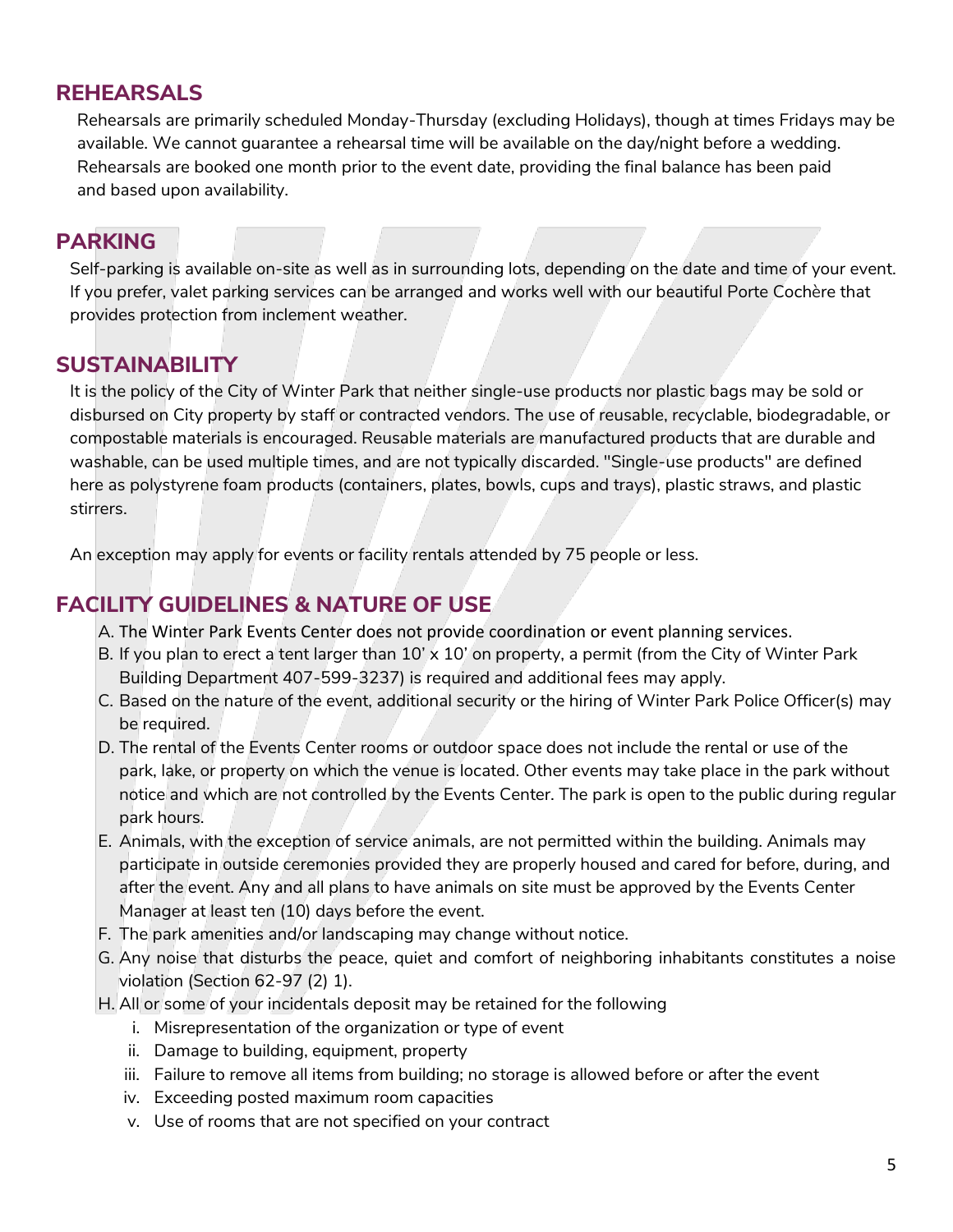- vi. Failure to provide proper alcohol sales permit when selling alcohol
- vii. Smoking or use of vapes of any kind on any area of the venue property, inside and outside
- viii. Use of fireworks, weapons, or explosives of any kind

# **TIME, SET UP & CLEAN UP**

- A. Any time used outside of the contracted time will result in an overage in time which will be charged the hourly rate (varies depending upon the day of the week). This includes entering rental rooms prior to time specified on contract and failure to vacate facility at time specified on contract.
- B. The rental party and vendors will not have access to the building prior to the contracted time. If additional time is needed you may add an hour, add an additional time block (weekday events), or your time block must be adjusted to appropriately include the time you wish to enter ultimately ending your time block that much earlier (weekend events).
- C. The rental facility must be returned in the condition it was provided to the renter and all tables and chairs cleared of all debris. Waste and all paper products must be placed in the appropriate dumpster or recycle container provided.
- D. We do not have storage available for items before or after your event and we are not responsible for any items left at the venue.
- E. Cleaning must include: placing all papers in trash or recycling bins, cleaning spills from floors, counters, tables, picking up litter indoors and outdoors, and removing all customer belongings from building.
- F. Kitchen clean-up must include: clearing refrigerators, cleaning counters and center tables, cleaning sink and floors, cleaning stove and ovens. As a reminder, kitchens may only be used by the venue's approved caterers.

## **DECORATIONS**

- A. In order to preserve the beauty of our venue, please refrain from the use of the following items
	- Tape, tacks, staples, nails and similar items on walls, windows, chairs, painted surfaces, or affixed to the ceiling or furniture
	- **Use of confetti, glitter or sparklers inside or outside**
	- **Fog machines or dry ice**
	- Cold spark machines
	- **Throwing of rice or faux petals (real petals can only be white)**
	- **Releasing of balloons or sky lanterns**
	- **Anything that would cause need for excessive cleaning following the event**
- B. Other décor regulations
	- i. Candles are permitted as long as the flame is enclosed in glass (such as a votive or hurricane lamp) or floating in liquid and the wick is at least one (1) inch below the top of the glass. No open flame or hand-held candles are permitted inside the building. Candles or alcohol burning equipment must be placed in non-combustible, well supported bases with flame protection.
	- ii. Decorations are permitted within reason, and only in the space you have rented. It is the responsibility of the renter, or vendors, to remove ALL decorations immediately after your event and during your contracted time.
	- iii. LP gas or propane in pressured containers are not permitted inside building or within 10 feet of building.